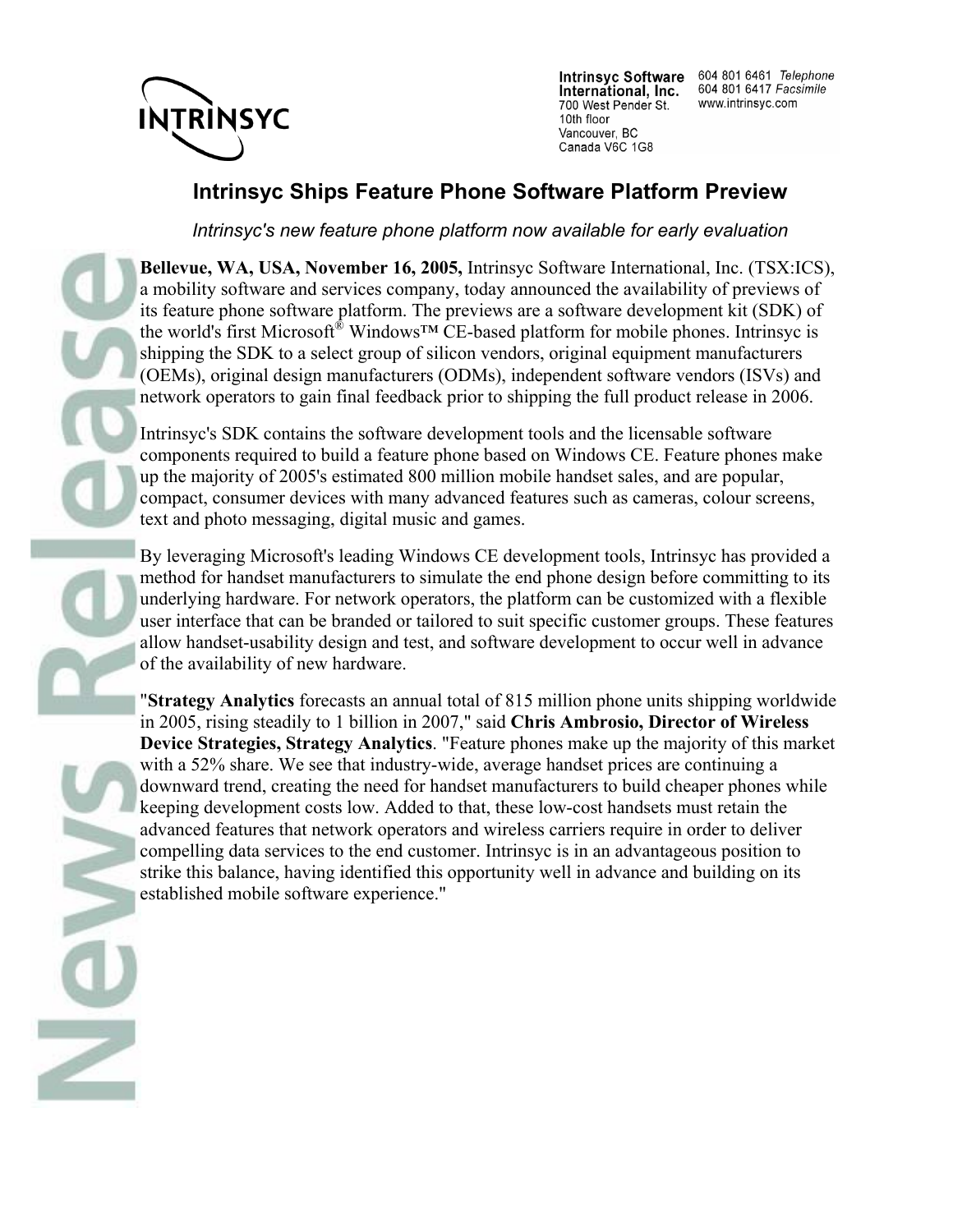

International, Inc. 700 West Pender St. 10th floor Vancouver, BC Canada V6C 1G8

Intrinsyc Software 604 801 6461 Telephone 604 801 6417 Facsimile www.intrinsyc.com

"The global handset market is increasing year-on-year, with feature phones representing the mass of this market," said **Peter Jacobson, VP, Equity Research, Communications Software, Kaufman Brothers (New York)**. "Handset manufacturers are constantly trying to keep up with this rapidly increasing market, and need to quickly ship popular, consumerfriendly phones that also encompass the needs of network operators. This represents an attractive opportunity for mobile software providers that can work directly with all segments of the mobile phone industry to gather requirements and create a common platform that ultimately speeds the time to market of mobile phones and reduces the development time and cost of the process."

"Intrinsyc has received global interest and support from the mobile handset industry since our initial feature phone software suite announcement in early 2005," said **Derek Spratt, CEO of Intrinsyc**. "We have committed the company's most experienced and mobile-savvy resources to this initiative, which has completed its first two important milestones on time and under budget. Today, many mobile phone manufacturers rely almost entirely on proprietary, internally developed and supported software for their feature phone product lines. Intrinsyc believes these solutions are not keeping pace with customer demands for new handsets designs and features, and as a result handset manufacturers are facing cost reduction, product, and time to market pressures. Our feature phone software enables handset manufacturers to create scalable product platforms that cover many different mobile phone market segments and feature sets simultaneously, at a significantly lower cost."

"Intrinsyc's team has been working closely with leading mobile phone ecosystem companies to design a product that addresses the key issues facing the mobile industry. These include advanced customizable user interface designs, lower software licensing and hardware costs, and much improved time to market for new phone designs," said **Randy Kath, VP of Mobile Software Products, Intrinsyc**. "By basing our platform on Microsoft's Windows CE operating system and tools, our partners and customers are able to leverage their Windows Mobile-based Smartphone development towards the higher volume and more cost sensitive feature phone market, and vice-versa."

Intrinsyc will ship further updates to the preview SDK in the coming months. Interested mobile handset industry vendors or network operators who wish to obtain a copy of this or future SDK releases should contact IFP@intrinsyc.com.